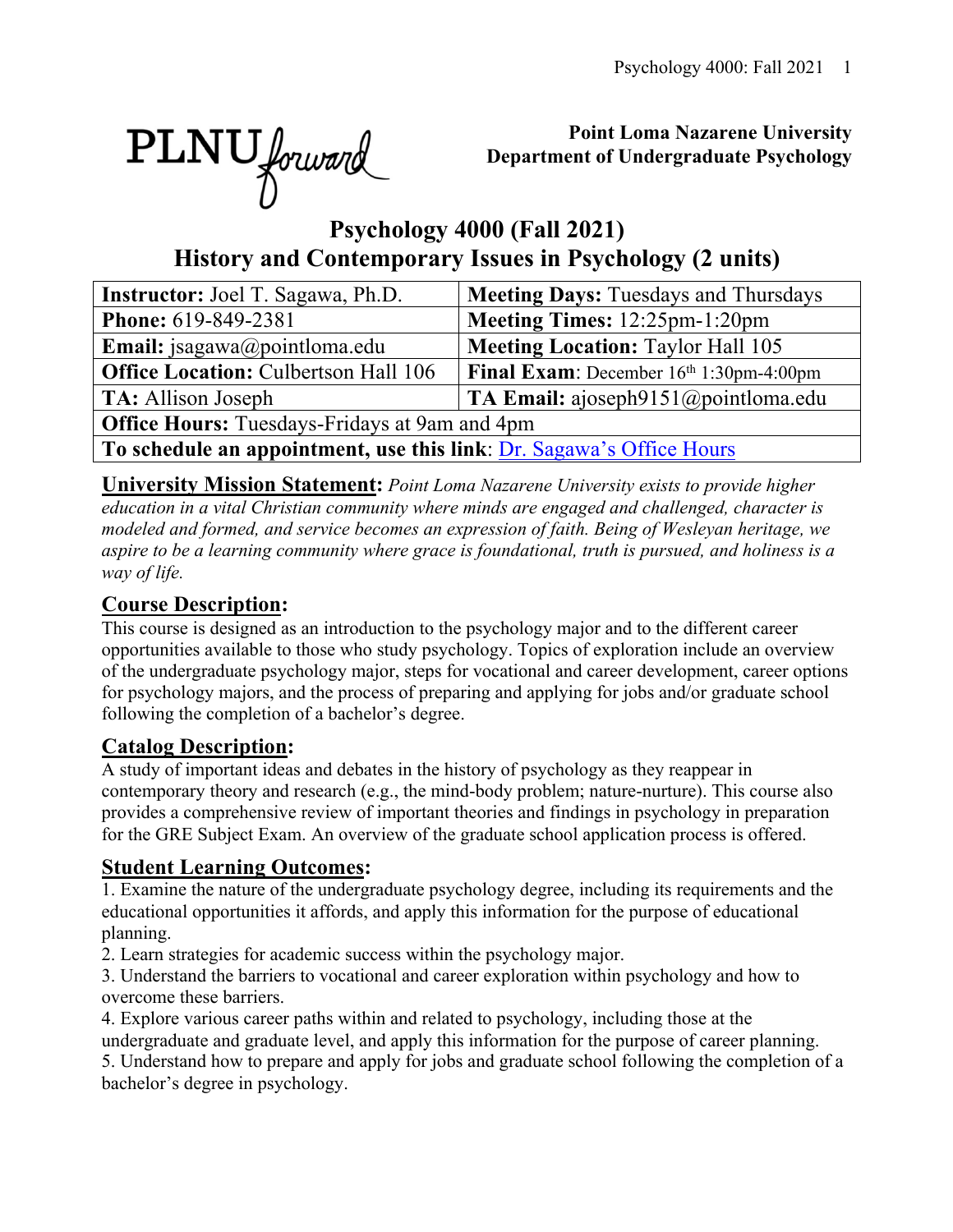# **Course Texts (Required):**

Helms, J. L., & Rogers, D. T. (2015). *Majoring in Psychology: Achieving Your Educational and Career Goals – 2nd edition.* Oxford: Wiley-Blackwell Publishers.

## **Course Requirements:**

- 1. Participation: Participation is required and is figured into your final grade.
- 2. Quizzes: Students are expected to read the assigned text and complete all 10 reading quizzes. Descriptions of all quizzes are listed on canvas.
- 3. Assignments: There will be a total of 4 assignments due throughout the semester. Descriptions of all assignments and grading rubrics are listed on canvas.
- 4. Final Paper: In lieu of a final exam, students are required to write a paper in which they will create a resume and cover letter or vita and personal statement based on what they would like to accomplish by graduation. A description of the final paper and the grading rubric is listed on canvas.

# **Grading:**

| Participation: (100 pts) 25%                  |                             |                   |                                        |                                    |                                      | Quizzes $(100 \text{ pts}) 25\%$ |                                          |                                    |                          |                                                          |  |
|-----------------------------------------------|-----------------------------|-------------------|----------------------------------------|------------------------------------|--------------------------------------|----------------------------------|------------------------------------------|------------------------------------|--------------------------|----------------------------------------------------------|--|
| Assignments $(100 \text{ pts}) 25\%$          |                             |                   |                                        |                                    | Final Paper $(100 \text{ pts}) 25\%$ |                                  |                                          |                                    |                          |                                                          |  |
|                                               |                             |                   |                                        |                                    | Total: (400 pts) 100%                |                                  |                                          |                                    |                          |                                                          |  |
| Percentage Score                              |                             |                   |                                        |                                    |                                      |                                  |                                          |                                    |                          |                                                          |  |
| A<br>$=$<br>$A-$<br>$\alpha = 1$              | $93 - 100\%$<br>$90 - 92\%$ | $B+$<br>B<br>$B-$ | $=$<br>$=$<br>$=$                      | 88-89%<br>84-87%<br>80-83%         | $C+$<br>$\mathbf C$<br>$C-$          | $=$                              | $= 77 - 79\%$<br>$= 70 - 76\%$<br>65-69% | $D+$<br>D<br>$D-$<br>$\mathbf{F}$  | $=$<br>$=$<br>$=$<br>$=$ | $62 - 64\%$<br>$55 - 61\%$<br>$50 - 54%$<br>Below $50\%$ |  |
| Z Score<br>$\mathbf{A}$<br>$=$<br>$A-$<br>$=$ | 1.33<br>$\blacksquare$      | $B+$<br>B<br>$B-$ | $\displaystyle \qquad \qquad =$<br>$=$ | 0.67<br>$= 0.33$<br>$\overline{0}$ | $C_{\pm}$<br>$\mathcal{C}$<br>$C$ -  | $= -1$                           | $= -0.33$<br>$= -1.33$                   | $D+$<br>D<br>$D$ -<br>$\mathbf{F}$ | $=$<br>$= -2$<br>$=$     | $-1.67$<br>$= -2.33$<br>Below $-2.33$                    |  |

## **Course Policies:**

- 1. Office Hours: Students are free to sign up for any open time during the instructor's office hours by using the link located at the top of this syllabus or using the link located on the homepage of our canvas course. Most weeks, the instructor will be available Tuesdays-Fridays at 9am and 4pm. Appointments are generally honored as long as the student provides the instructor with 24 hours advanced notice. In the event that the student does not provide the instructor with 24 hours advanced notice, the instructor may not be available during their office hours as they may need to be away from their office due to other commitments.
- 2. Email: Most often, you will receive a response to your emails from the instructor of this course within 7 days. As there may be times where you encounter a delayed response from your instructor over email, students are encouraged to schedule a time to speak with their instructor during the instructor's office hours and to use these office hours as a primary means of communication. In the event that a student has a logistical question (e.g., where to find an assignment, when an assignment is due, how to submit an assignment, etc.), students are encouraged to contact the TA for this course, as they are likely to respond to your email in a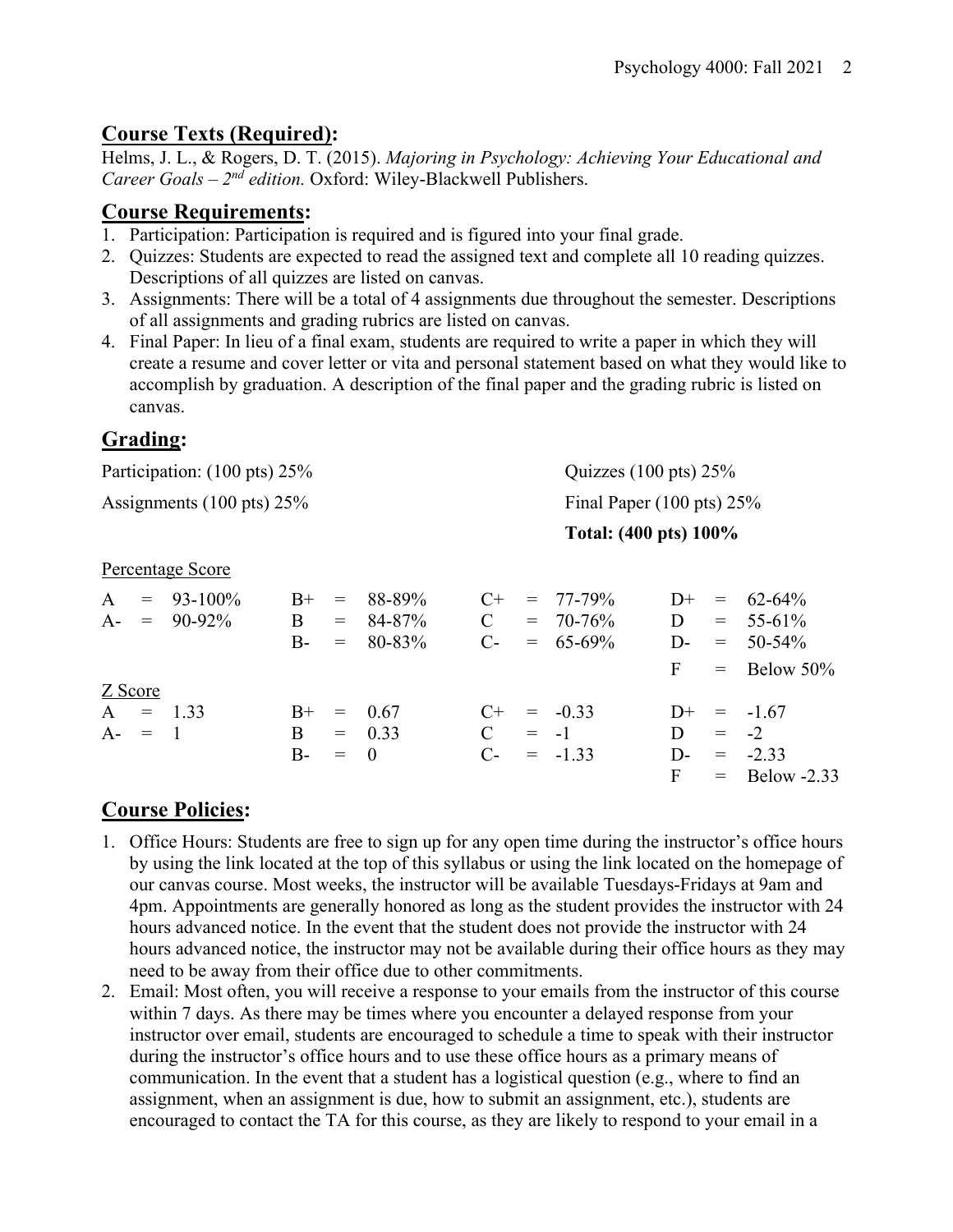more expedient manner. You can contact the TA for this course by using the link located at the top of this syllabus or the link located on the homepage of our canvas course.

- 3. Attendance: Student are at risk of being de-enrolled from this course in the event that they miss 4 or more class sessions (i.e., if absences exceed 20 percent of class meetings).
- 4. Participation: Students must participate in our class discussion times to receive participation credit. Students can make up participation points for up to 2 missed class sessions by participating in any of the last 2 class times.
- 5. Quizzes: All quizzes are due on Friday by 5pm. Students are allowed extensions through Monday at midnight if needed, but students will not be allowed to submit quizzes after a quiz closes on canvas. If 90% of our class completes the IDEA evaluation for this course by the end of the semester, each student's lowest quiz score will be replaced with a full score. In addition, students may also choose to replace an additional quiz with their score on the final quiz (i.e., Quiz 11) for the course.
- 6. Assignments: All assignments are due on Friday by 5pm. Students are allowed extensions through Monday at midnight if needed, but students will not be allowed to submit an assignment after the assignment closes on canvas. Students may choose to replace their lowest assignment score with a full score by completing the course feedback survey.
- 7. Final Paper: The final paper is due on the day of our final exam. In certain extenuating circumstances, students may be provided with the opportunity to submit their final paper late. However, prior permission to submit their final paper late must be provided by the instructor and students must submit their paper by the last day of the semester.

# **Attendance and Participation Policy:**

Regular and punctual attendance at all synchronous class sessions is considered essential to optimum academic achievement. If the student is absent for more than 10 percent of class sessions (virtual or face-to-face), the faculty member will issue a written warning of de-enrollment. If the absences exceed 20 percent, the student may be de-enrolled without notice until the university drop date or, after that date, receive the appropriate grade for their work and participation. In some courses, a portion of the credit hour content will be delivered asynchronously and attendance will be determined by submitting the assignments by the posted due dates. If absences exceed these limits but are due to university excused health issues, an exception will be granted. A day of attendance in asynchronous content is determined as contributing a substantive note, assignment, discussion, or submission by the posted due date. Failure to meet these standards will result in an absence for that day. Instructors will determine how many asynchronous attendance days are required each week. A complete description of the **Academic Policies** along can be found in the Undergraduate Academic Catalog.

# **Course Credit Hour Information:**

In the interest of providing sufficient time to accomplish the stated Course Learning Outcomes, this class meets the PLNU credit hour policy for a 2-unit class delivered over 15 weeks. It is anticipated that students will spend a minimum of 37.5 participation hours per credit hour on their coursework. For this course, students will spend an estimated 75 total hours meeting the course learning outcomes. The time estimations are provided in the Canvas modules.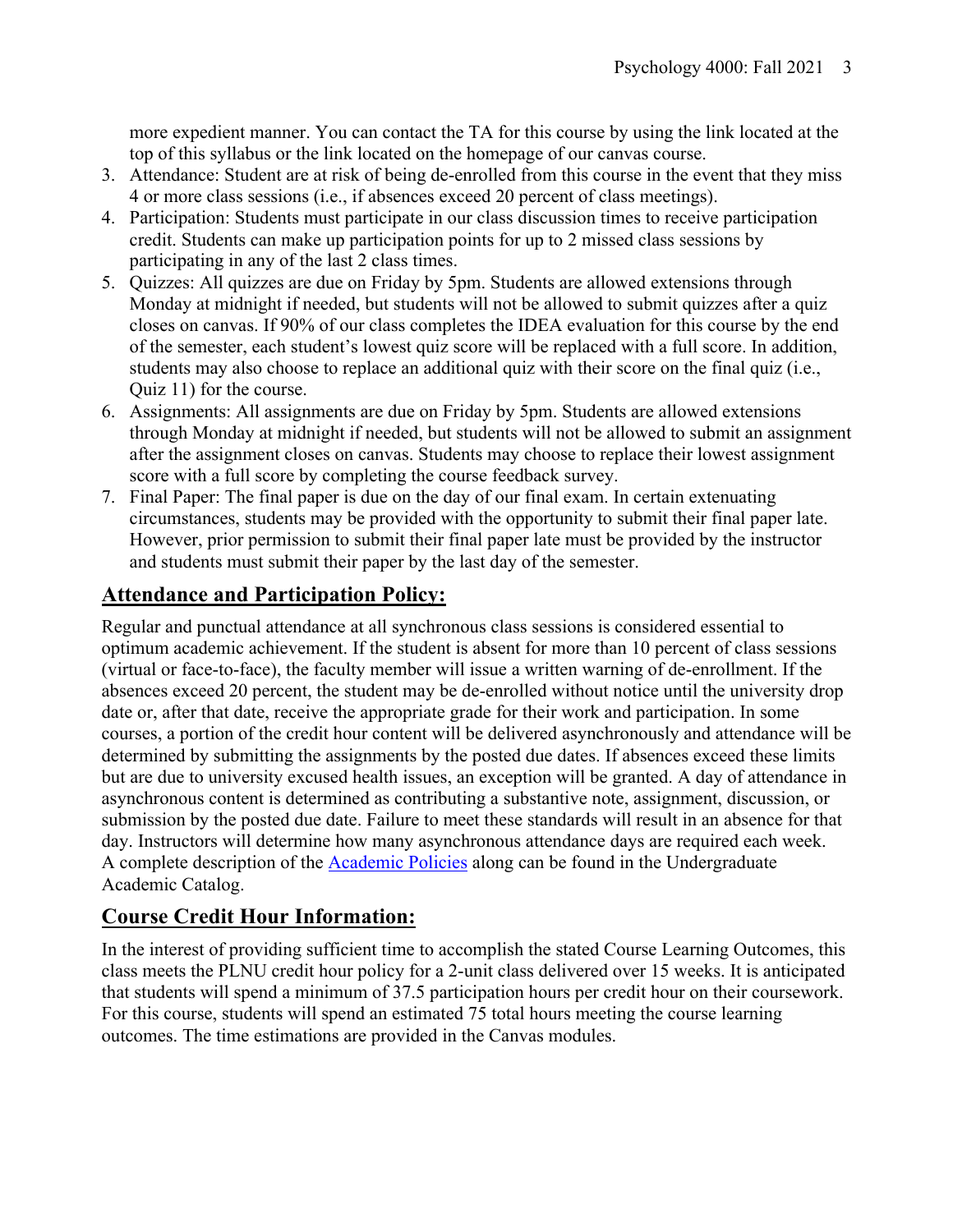# **Academic Honesty Policy:**

Students should demonstrate academic honesty by doing original work and by giving appropriate credit to the ideas of others. Academic dishonesty is the act of presenting information, ideas, and/or concepts as one's own when in reality they are the results of another person's creativity and effort. A faculty member who believes a situation involving academic dishonesty has been detected may assign a failing grade for that assignment or examination, or, depending on the seriousness of the offense, for the course. Faculty will follow and students may appeal using the procedures in the University Catalog. See the Academic Policies for definitions of kinds of academic dishonesty and for further policy information.

# **Use of Technology**

In order to be successful in the online environment, you'll need to meet the minimum technology and system requirements; please refer to the Technology and System Requirements information. Additionally, students are required to have headphone speakers compatible with their computer available to use. If a student is in need of technological resources please contact student-techrequest@pointloma.edu. Problems with technology do not relieve you of the responsibility of participating, turning in your assignments, or completing your class work.

# **Copyright Policy:**

Point Loma Nazarene University, as a non-profit educational institution, is entitled by law to use materials protected by US Copyright Act for classroom education. Any use of those materials outside of the class may violate the law. More information on the PLNU Copyright Policy can be found online.

# **State Authorization**

State authorization is a formal determination by a state that Point Loma Nazarene University is approved to conduct activities regulated by that state. In certain states outside California, Point Loma Nazarene University is not authorized to enroll online (distance education) students. If a student moves to another state after admission to the program and/or enrollment in an online course, continuation within the program and/or course will depend on whether Point Loma Nazarene University is authorized to offer distance education courses in that state. It is the student's responsibility to notify the institution of any change in his or her physical location. Refer to the map on State Authorization to view which states allow online (distance education) outside of California.

# **Academic Accommodations:**

PLNU is committed to providing equal opportunity for participation in all its programs, services, and activities. Students with disabilities may request course-related accommodations by contacting the Educational Access Center (EAC), located in the Bond Academic Center (EAC@pointloma.edu or 619-849-2486). Once a student's eligibility for an accommodation has been determined, the EAC will issue an academic accommodation plan ("AP") to all faculty who teach courses in which the student is enrolled each semester. PLNU highly recommends that students speak with their professors during the first two weeks of each semester/term about the implementation of their AP in that particular course and/or if they do not wish to utilize some or all of the elements of their AP in that course. Students who need accommodations for a disability should contact the EAC as early as possible (i.e., ideally before the beginning of the semester) to assure appropriate accommodations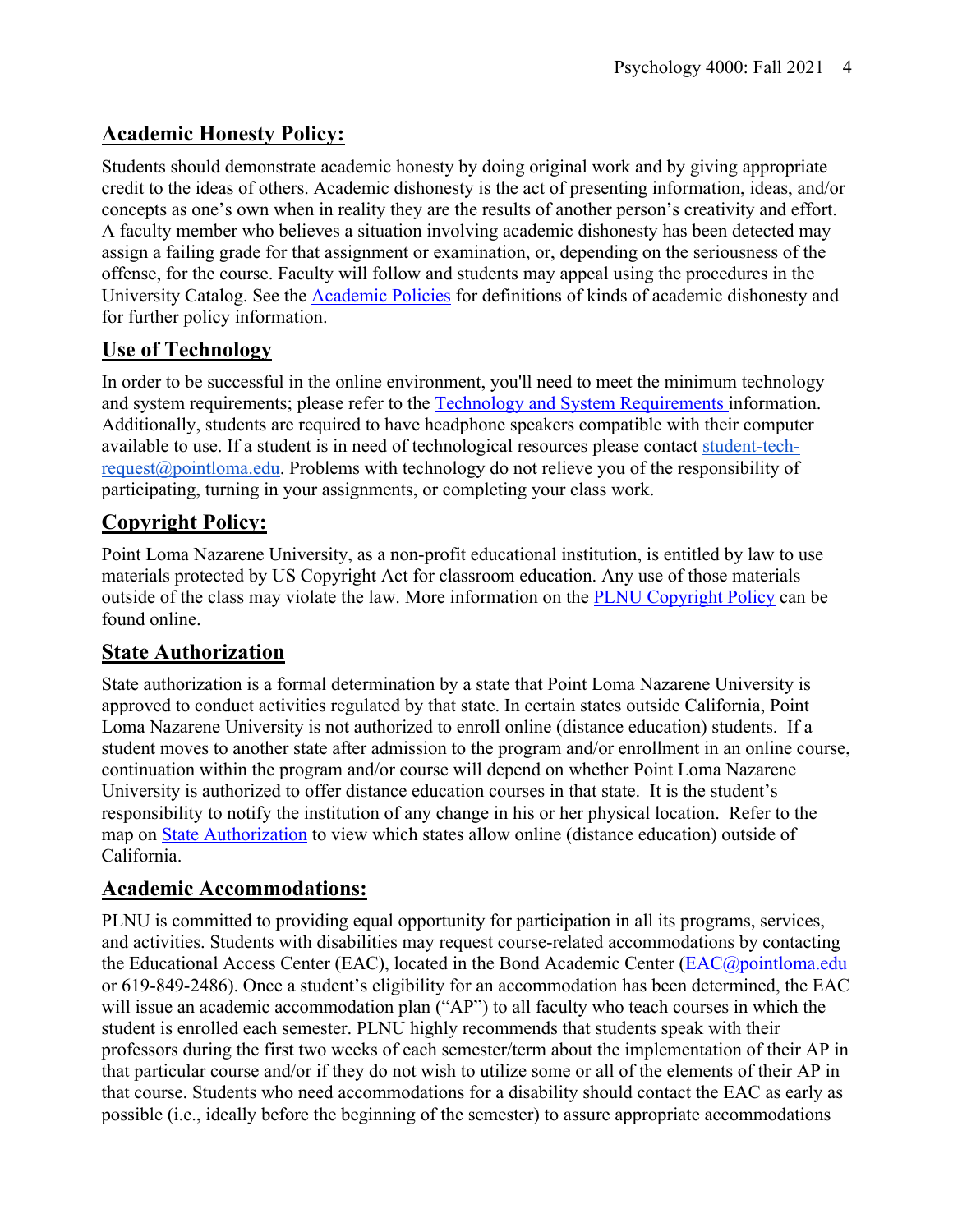can be provided. It is the student's responsibility to make the first contact with the EAC. Students may find additional support through other campus offices as well including the Office of Spiritual Development, the Tutorial Center, and/or the Wellness Center.

# **Unit 1: Vocation and Career Exploration**

# **Week 1 – The Value of a College Education**

## *Week 1 Overview*

This week we will review the policies and requirements for this course. In addition, we define the concept of vocation, reflect on the value of a college education, and discuss strategies for academic success.

## *Student Learning Outcomes*

- 1. Review course requirements and policies.
- 2. Define the concept of vocation.
- 3. Reflect on the value of a college education.
- 4. Discuss strategies for academic success.

## *Tasks*

Attend and participate in the following class:

•  $9/2$  – Class 1: The Value of a College Education

Helms, J. L., & Rogers, D. T. (2015). *Majoring in Psychology: Achieving Your Educational and Career Goals – 2nd edition.* Oxford: Wiley-Blackwell Publishers.

• 9/3 *–* Quiz 1: Ch. 4 Assessing and Developing Career Goals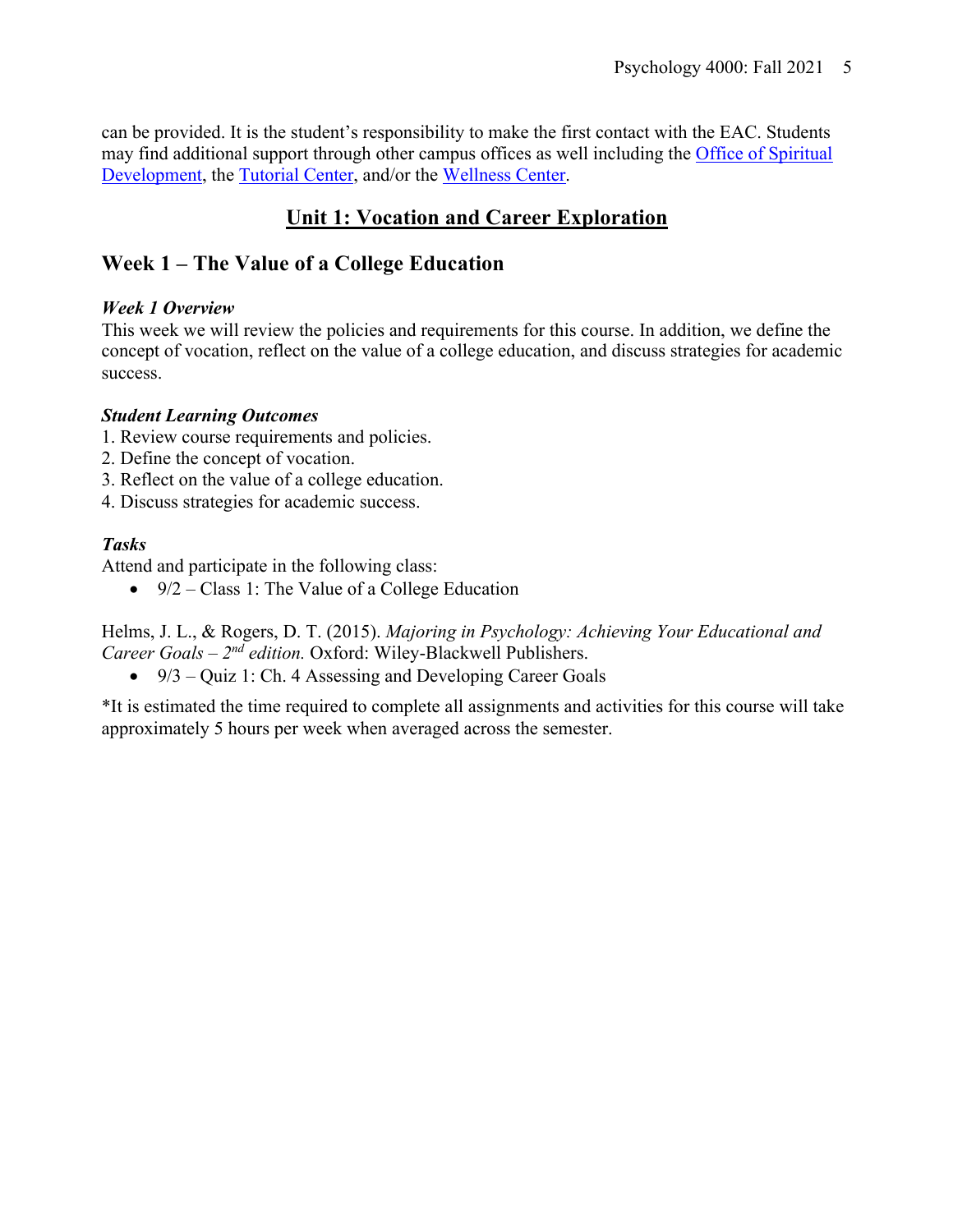# **Week 2 – Majoring in Psychology**

## *Week 2 Overview*

This week we will examine the nature of the undergraduate psychology degree including the major subdivisions of psychology and opportunities for skill development within the psychology major. In addition, we discuss common barriers to vocation and career exploration for psychology majors.

## *Student Learning Outcomes*

- 1. Examine the nature of the undergraduate psychology degree.
- 2. Review the major subdivisions of psychology.
- 3. Reflect the opportunities for skill development within the psychology major.
- 4. Discuss common barriers to vocation and career exploration for psychology majors.

## *Tasks*

Attend and participate in the following classes:

- 9/7 Class 2: Majoring in Psychology
- 9/9 Class 3: Barriers to Vocation and Career Exploration

## *Required Readings and Associated Assignments*

• 9/10 – Assignment 1: Vocation and Career Exploration Plan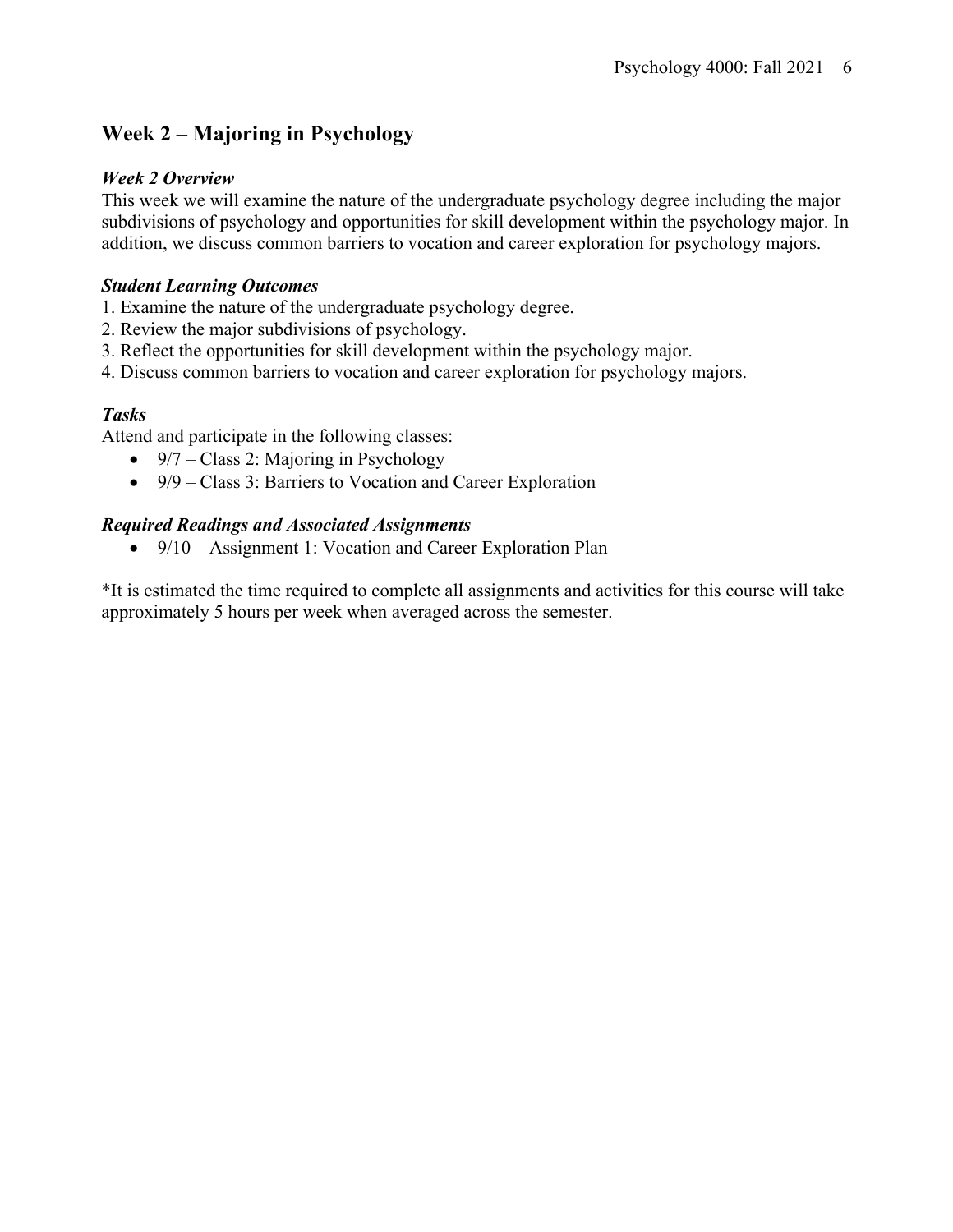# **Week 3 – Discovering Your Vocational Calling**

#### *Week 3 Overview*

This week we will reflect on how to overcome the common barriers to vocation and career exploration. In addition, we will discuss the potential steps a student can take to discover their vocational calling.

#### *Student Learning Outcomes*

1. Reflect how to overcome the common barriers to vocation and career exploration.

2. Discuss the potential steps a student can take to discover their vocational calling.

## *Tasks*

Attend and participate in the following classes:

- 9/14 Class 4: Overcoming Barriers to Vocation and Career Exploration
- 9/16 Class 5: Discovering Your Vocational Calling

## *Required Readings and Associated Assignments*

•  $9/17$  – Assignment 2 – Education Plan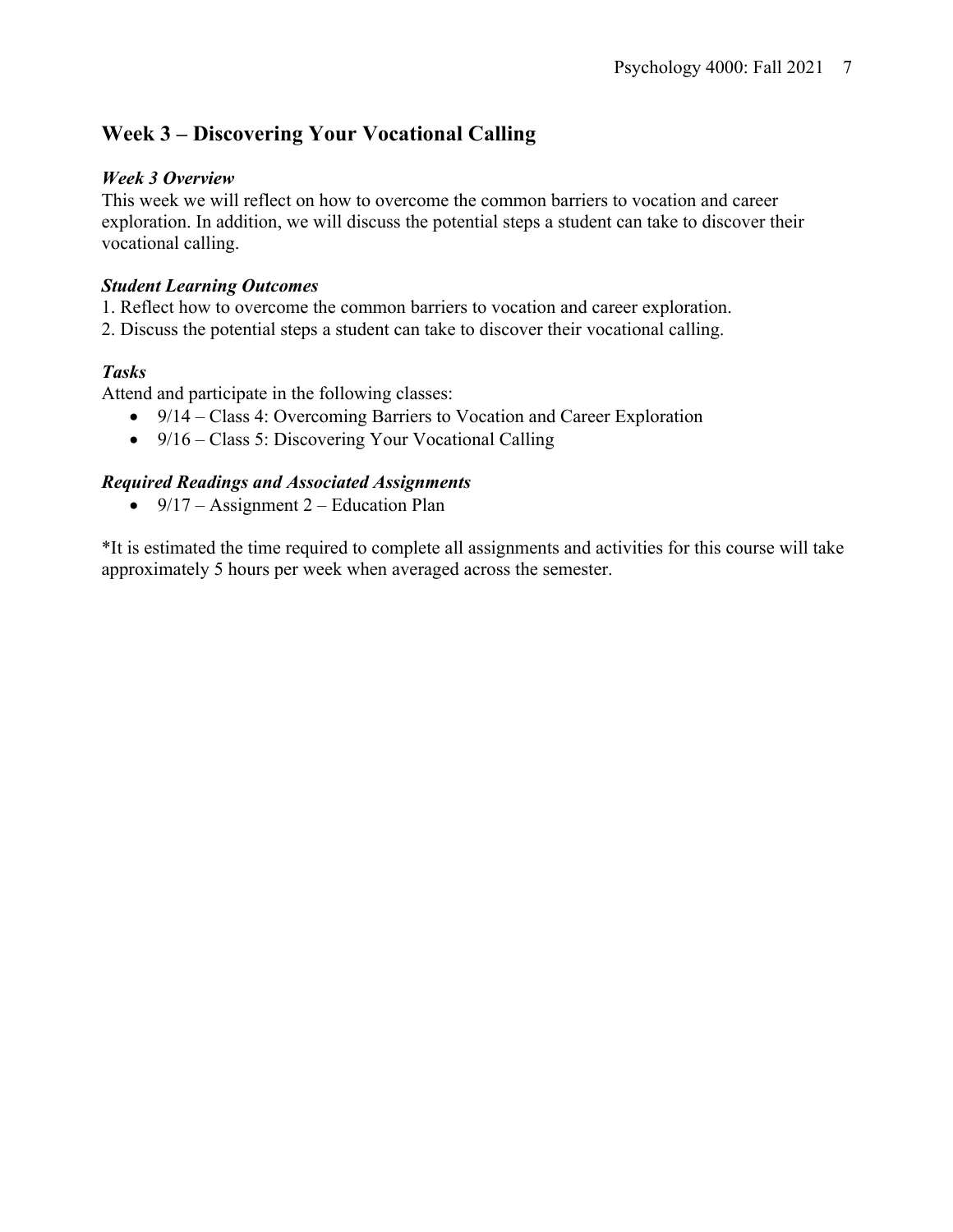# **Week 4 – Avoiding Pitfalls During Vocation and Career Exploration**

## *Week 4 Overview*

This week we will reflect on the common assumptions a student may have about vocation and career exploration, and how to avoid these pitfalls in order to determine their vocational and career calling.

## *Student Learning Outcomes*

1. Reflect on the common assumptions a student may have about vocation and career exploration. 2. Discuss how a student may be able to avoid these pitfalls in order to determine their vocational and career calling.

## *Tasks*

Attend and participate in the following classes:

- 9/21 Class 6: Avoiding Pitfalls During Vocation and Career Exploration
- 9/23 Class 7: Avoiding Pitfalls During Vocation and Career Exploration

## *Required Readings and Associated Assignments*

Helms, J. L., & Rogers, D. T. (2015). *Majoring in Psychology: Achieving Your Educational and Career Goals – 2nd edition.* Oxford: Wiley-Blackwell Publishers.

•  $9/24 - Quiz$  2: Ch. 10 Careers in Clinical Psychology and Counseling Psychology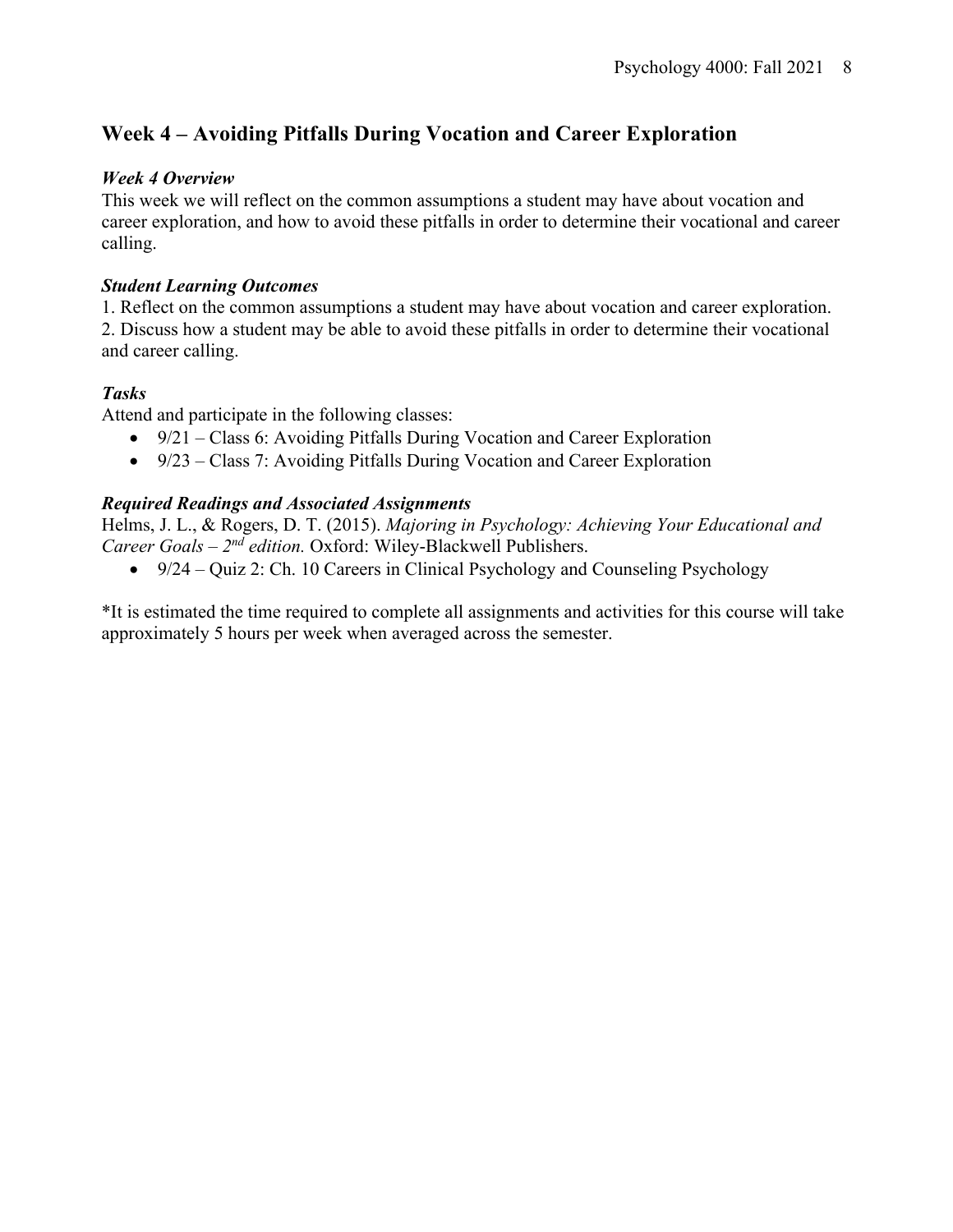# **Unit 2: Master's Level Career Opportunities**

## **Week 5 – Psychotherapists**

## *Week 5 Overview*

This week we will introduce students to the career opportunities that exist within the field of psychotherapy. As part of this introduction, we will discuss the core activities that psychotherapists are involved in on a day-to-day basis, review the different pathways to entering into this profession, and apply this information for the purpose of career planning.

## *Student Learning Outcomes*

- 1. Discuss the core activities that psychotherapists are involved in on a day-to-day basis.
- 2. Review the different pathways to becoming a psychotherapist.
- 3. Apply this information for the purpose of career planning.

## *Tasks*

Attend and participate in the following classes:

- $9/28 Class 8$ : Psychotherapists
- $9/30 Class 9$ : Psychotherapists

## *Required Readings and Associated Assignments*

Helms, J. L., & Rogers, D. T. (2015). *Majoring in Psychology: Achieving Your Educational and Career Goals – 2nd edition.* Oxford: Wiley-Blackwell Publishers.

• 10/1 – Quiz 3: Ch. 8 Careers in Research: Experimental, Developmental, Social, Cognitive, and Biopsychology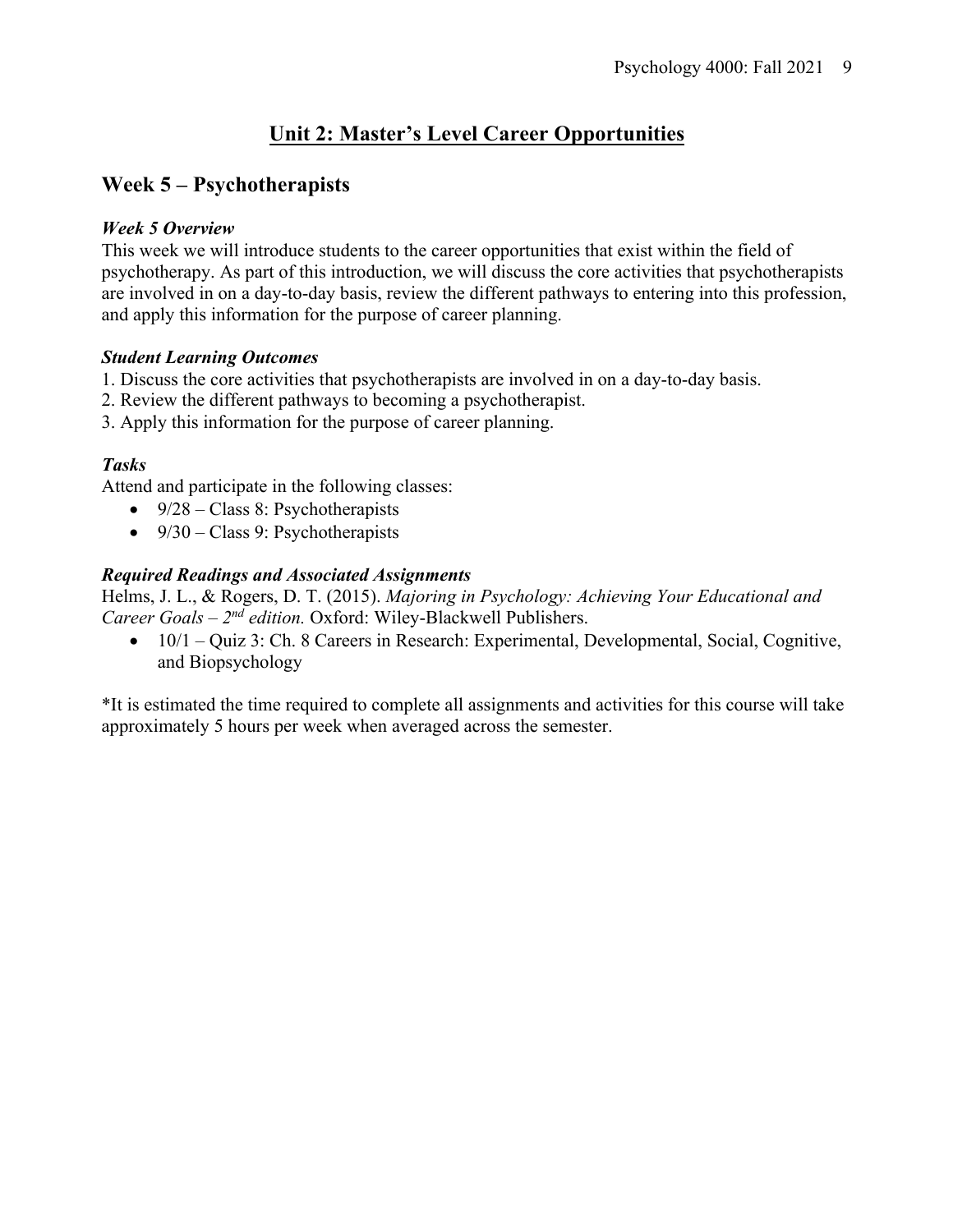# **Week 6 – Behavior Analysts and Data Analysts**

## *Week 6 Overview*

This week we will introduce students to the career opportunities that exist within the fields of behavior analysis and data analysis. As part of this introduction, we will discuss the core activities that behavior analysts and data analysts are involved in on a day-to-day basis, review the different pathways to entering into these professions, and apply this information for the purpose of career planning.

## *Student Learning Outcomes*

1. Discuss the core activities that behavior analysts and data analysts are involved in on a day-today basis.

2. Review the different pathways to becoming a behavior analyst and data analyst.

3. Apply this information for the purpose of career planning.

## *Tasks*

Attend and participate in the following classes:

- $10/5$  Class 10: Behavior Analysts
- $\bullet$  10/7 Class 11: Data Analysts

## *Required Readings and Associated Assignments*

Helms, J. L., & Rogers, D. T. (2015). *Majoring in Psychology: Achieving Your Educational and Career Goals – 2nd edition.* Oxford: Wiley-Blackwell Publishers.

 $\bullet$  10/8 – Quiz 4: Ch. 11 Careers in Education and School Psychology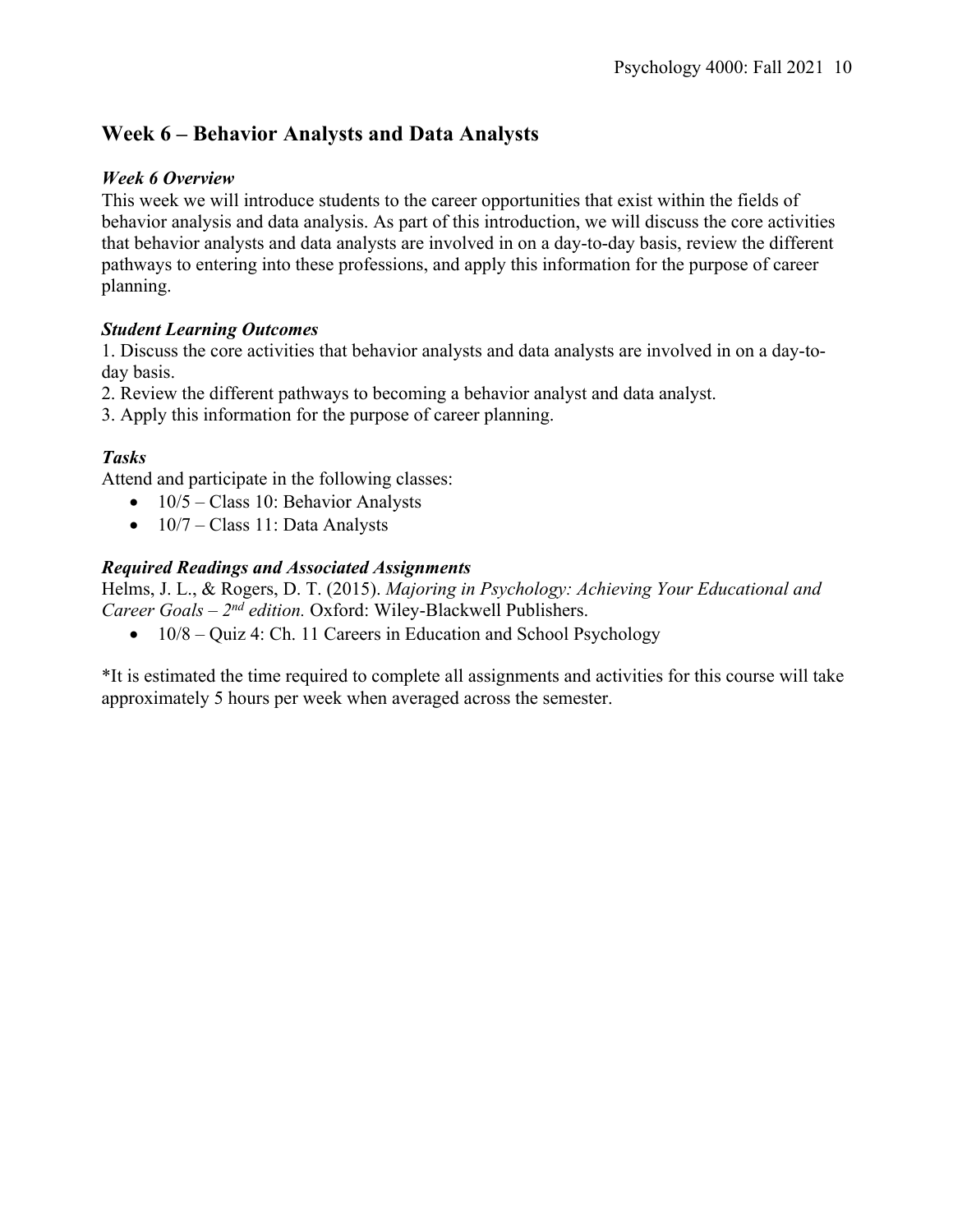# **Week 7 – Occupational Therapists and School Counselors**

## *Week 7 Overview*

This week we will introduce students to the career opportunities that exist within the fields of occupational therapy and school counseling. As part of this introduction, we will discuss the core activities that occupational therapists and school counselors are involved in on a day-to-day basis, review the different pathways to entering into these professions, and apply this information for the purpose of career planning.

## *Student Learning Outcomes*

1. Discuss the core activities that occupational therapists and school counselors are involved in on a day-to-day basis.

2. Review the different pathways to becoming an occupational therapist and school counselor.

3. Apply this information for the purpose of career planning.

## *Tasks*

Attend and participate in the following classes:

- $10/12 Class 12$ : Occupational Therapists
- $\bullet$  10/14 Class 13: School Counselors

## *Required Readings and Associated Assignments*

Helms, J. L., & Rogers, D. T. (2015). *Majoring in Psychology: Achieving Your Educational and Career Goals – 2nd edition.* Oxford: Wiley-Blackwell Publishers.

• 10/15– Quiz 5: Ch. 16 Careers in Academe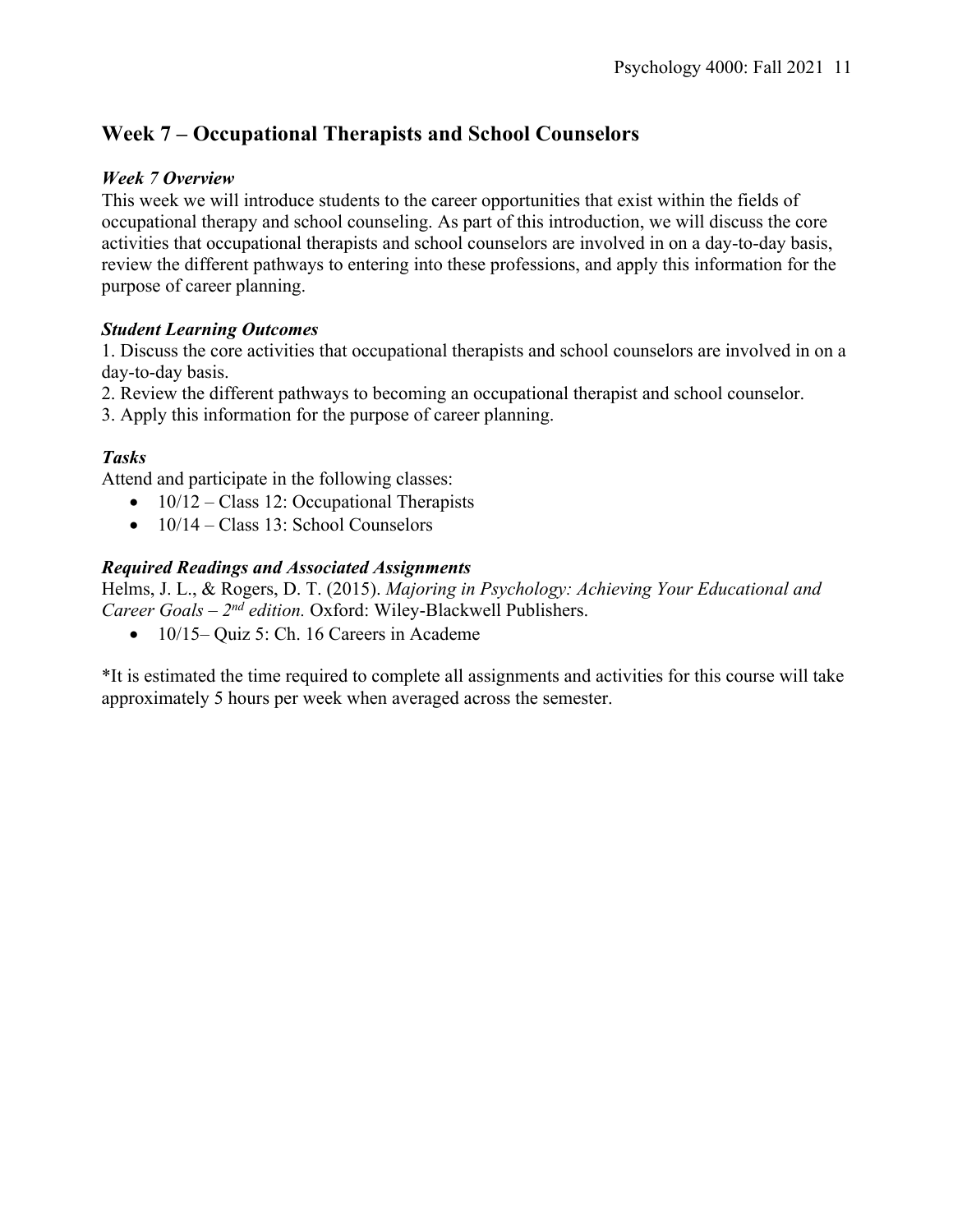# **Unit 3: Doctoral Level Career Opportunities**

## **Week 8 – Researchers**

## *Week 8 Overview*

This week we will introduce students to the career opportunities that exist for doctoral level researchers within the field of psychology. In particular, we will discuss the core activities that experimental psychologists, developmental psychologists, social psychologists, and cognitive psychologists are involved in on a day-to-day basis. In addition, we will discuss the different pathways to a doctoral program in these areas and apply this information for the purpose of career planning.

## *Student Learning Outcomes*

1. Discuss the core activities that experimental psychologists, developmental psychologists, social psychologists, and cognitive psychologists are involved in on a day-to-day basis.

- 2. Review the different pathways to a doctoral program in these areas.
- 3. Apply this information for the purpose of career planning.

## *Tasks*

Attend and participate in the following classes:

- $\bullet$  10/19 Class 14: Researchers
- $\bullet$  10/21 Class 15: Researchers

## *Required Readings and Associated Assignments*

Helms, J. L., & Rogers, D. T. (2015). *Majoring in Psychology: Achieving Your Educational and Career Goals – 2nd edition.* Oxford: Wiley-Blackwell Publishers.

- $10/22 Quiz$  6: Ch. 14 Careers in Neuropsychology
- $10/22 Quiz$  7: Ch. 15 Careers in Forensic Psychology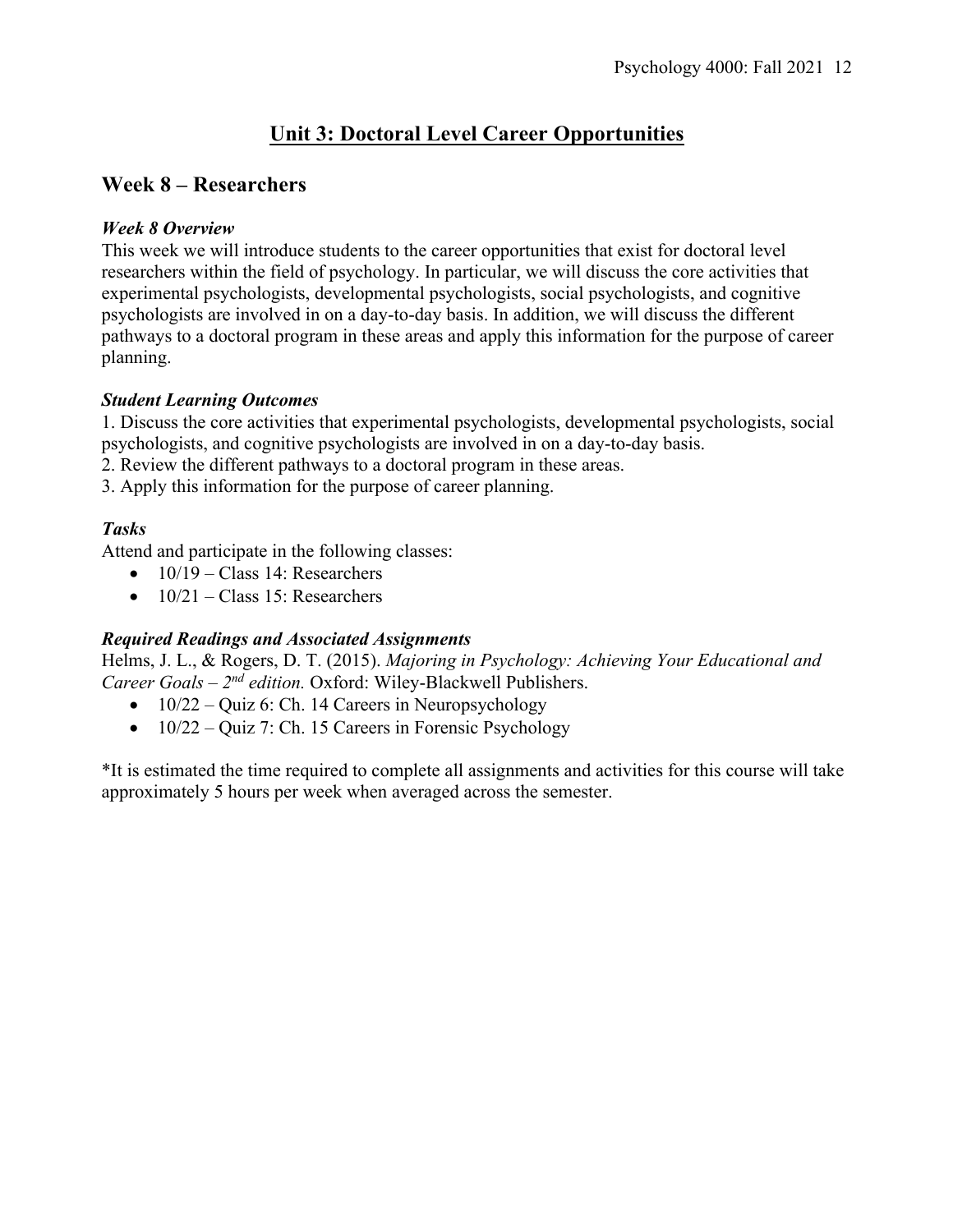## **Week 9 – Practitioners**

#### *Week 9 Overview*

This week we will introduce students to the career opportunities that exist for doctoral level practitioners within the field of psychology. In particular, we will discuss the core activities that clinical psychologists and counseling psychologists are involved in on a day-to-day basis, including those that specialize in neuropsychology and forensic psychology. In addition, we will discuss the different pathways to a doctoral program in these areas and apply this information for the purpose of career planning.

#### *Student Learning Outcomes*

1. Discuss the core activities that clinical psychologists and counseling psychologists are involved in on a day-to-day basis, including those that specialize in neuropsychology and forensic psychology.

2. Review the different pathways to a doctoral program in these areas.

3. Apply this information for the purpose of career planning.

## *Tasks*

Attend and participate in the following classes:

- $\bullet$  10/26 Class 16: Practitioners
- $10/28 Class 17$ : Practitioners

#### *Required Readings and Associated Assignments*

Helms, J. L., & Rogers, D. T. (2015). *Majoring in Psychology: Achieving Your Educational and Career Goals – 2nd edition.* Oxford: Wiley-Blackwell Publishers.

- $10/29 -$  Quiz 8: Ch. 9 Careers in Industrial-Organization Psychology
- 10/29 Quiz 9: Ch. 12 Careers in Exercise and Sports Psychology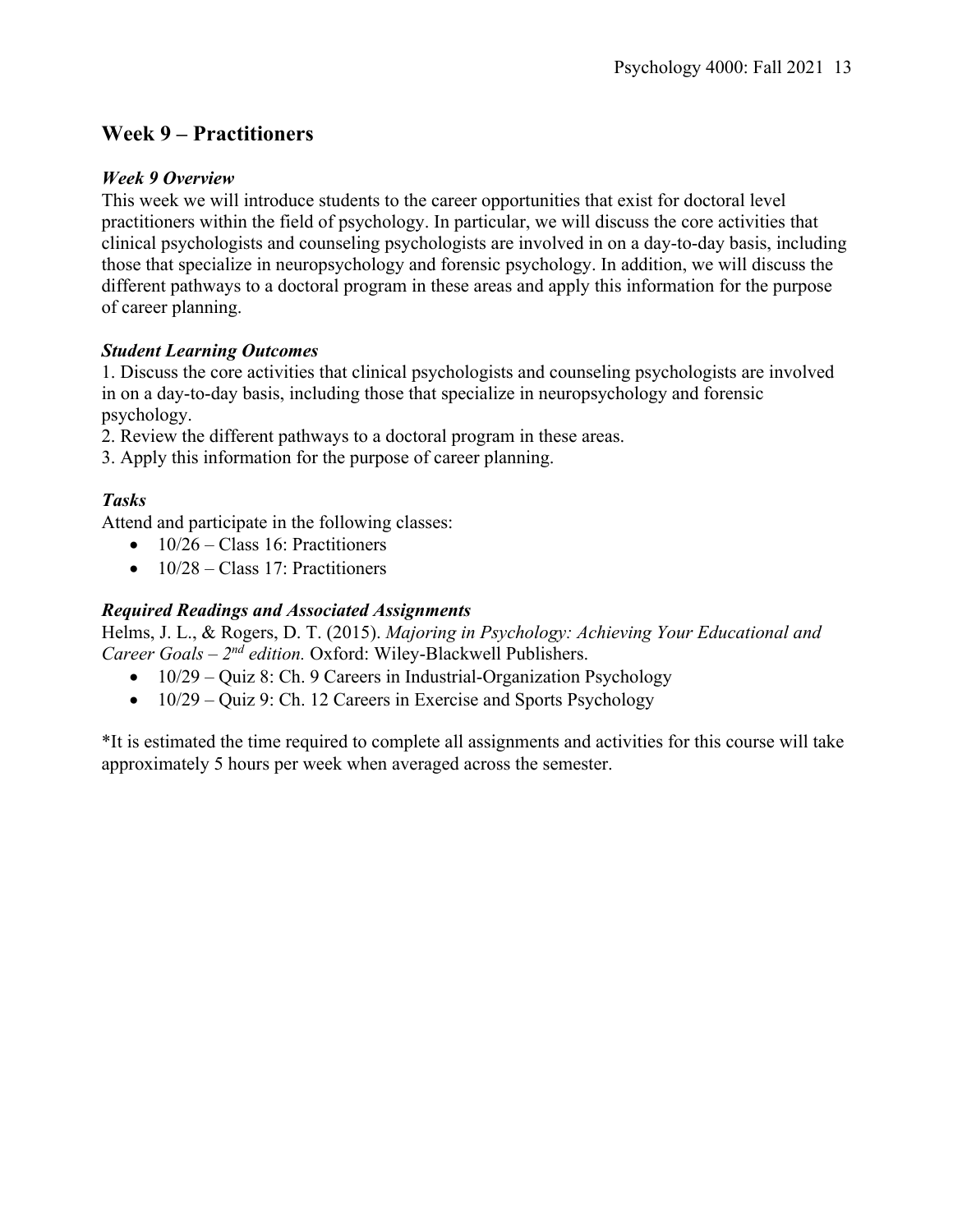## **Week 10 – Research-Practitioners**

#### *Week 10 Overview*

This week we will introduce students to the career opportunities that exist for doctoral level research-practitioners within the field of psychology. In particular, we will discuss the core activities that industrial-organization psychologists, educational psychologists, sports psychologists, and health psychologists are involved in on a day-to-day basis. In addition, we will discuss the different pathways to a doctoral program in these areas and apply this information for the purpose of career planning.

## *Student Learning Outcomes*

1. Discuss the core activities that industrial-organization psychologists, educational psychologists, sports psychologists, and health psychologists are involved in on a day-to-day basis.

2. Review the different pathways to a doctoral program in these areas.

3. Apply this information for the purpose of career planning.

## *Tasks*

Attend and participate in the following classes:

- $11/2$  Class 18: Research-Practitioners
- 11/4 Class 19: Research-Practitioners

## *Required Readings and Associated Assignments*

Helms, J. L., & Rogers, D. T. (2015). *Majoring in Psychology: Achieving Your Educational and Career Goals – 2nd edition.* Oxford: Wiley-Blackwell Publishers.

• 11/5 – Quiz 10: Ch 5. Using your Bachelor's Degree: Preparing for the Job Market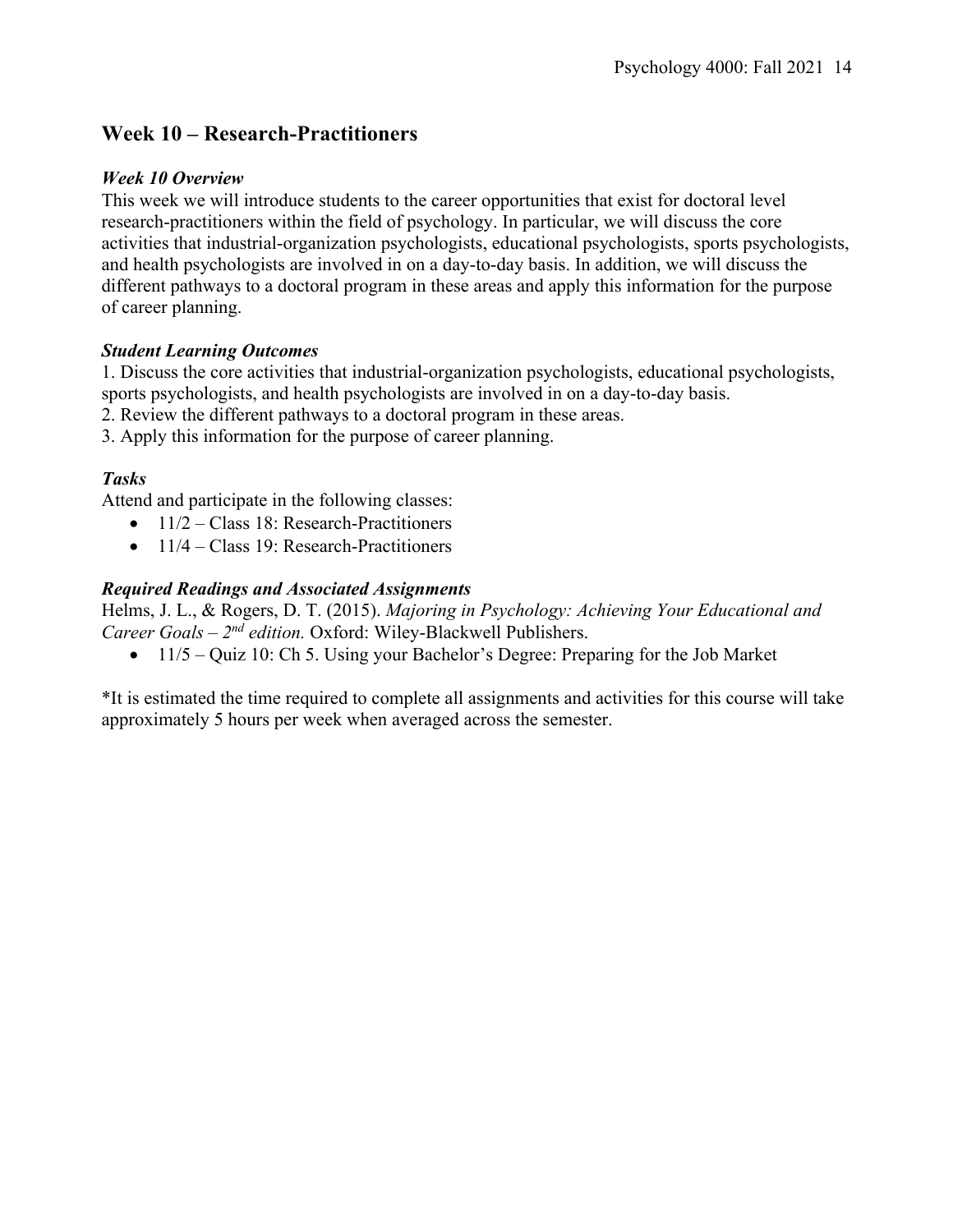# **Unit 4: Bachelor Level Career Opportunities**

# **Week 11 – Health, Mental Health, and Social Services**

## *Week 11 Overview*

This week we will introduce students to the career opportunities that exist within the health, mental health, and social services fields that do not require a graduate degree. As part of this review, we will highlight specific jobs in these fields that offer entry level positions. In addition, we will highlight the core activities involved in these types of jobs and how to find relevant experiences to make yourself a competitive candidate for these types of positions.

## *Student Learning Outcomes*

1. Review the opportunities that exist within the fields of health, mental health, and social service that do not require a graduate degree.

2. Highlight the core activities involved in these types of jobs.

3. Learn how to find relevant experiences to make yourself a competitive candidate for these types of positions.

## *Tasks*

Attend and participate in the following classes:

- $11/9 Class 20$ : Health and Mental Health
- 11/11– Class 21: Social Services

## *Required Readings and Associated Assignments*

Helms, J. L., & Rogers, D. T. (2015). *Majoring in Psychology: Achieving Your Educational and Career Goals – 2nd edition.* Oxford: Wiley-Blackwell Publishers.

• 11/12 – Quiz 11: Ch. 6 The Preprofessional Degree: Preparing for Graduate School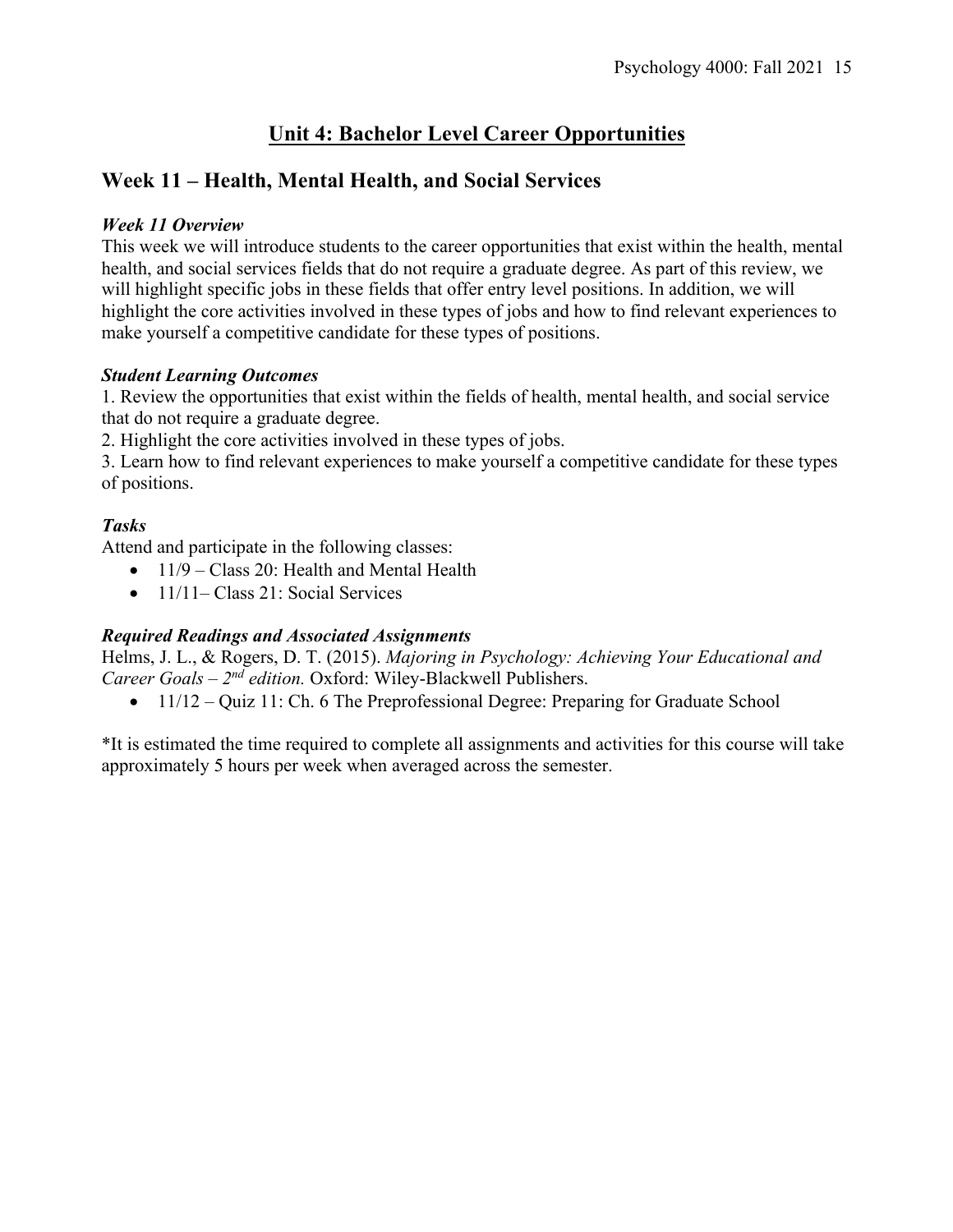# **Week 12 – Human Resources, Advertising, and Sales**

## *Week 12 Overview*

This week we will introduce students to the career opportunities that exist within the fields of human resources, advertising, and sales that do not require a graduate degree. As part of this review, we will highlight specific jobs in these fields that offer entry level positions. In addition, we will highlight the core activities involved in these types of jobs and how to find relevant experiences to make yourself a competitive candidate for these types of positions.

## *Student Learning Outcomes*

1. Review the opportunities that exist within the fields of human resources, advertising, and sales that do not require a graduate degree.

2. Highlight the core activities involved in these types of jobs.

3. Learn how to find relevant undergraduate experience to make yourself a competitive candidate for these types of positions.

## *Tasks*

Attend and participate in the following classes:

- $11/16 Class 22$ : Human Resources
- $11/18 Class 23$ : Advertising and Sales

## *Required Readings and Associated Assignments*

•  $11/19$  – Assignment 3 – Resume or Vita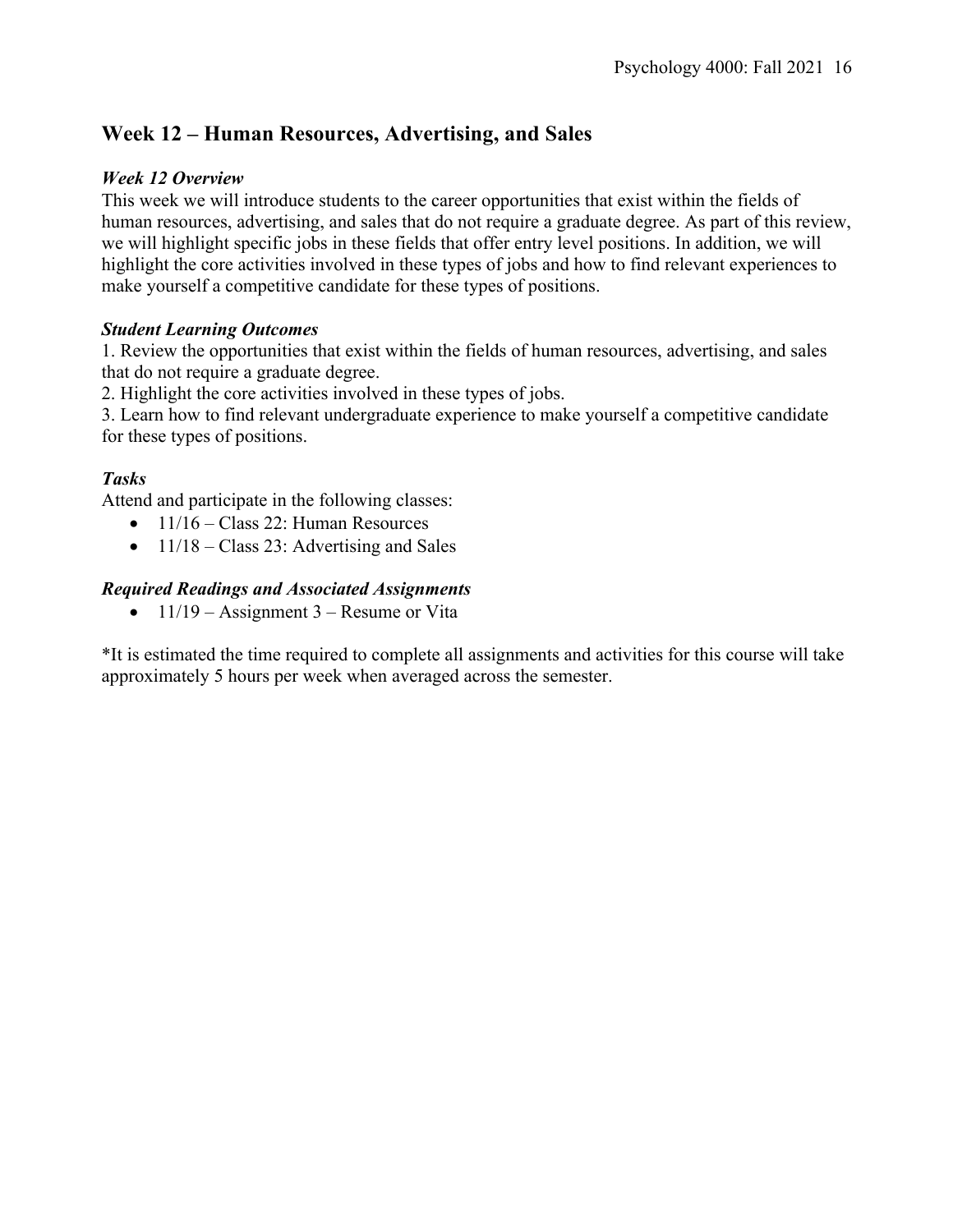# **Week 13 – Thanksgiving Break**

## *Week 13 Overview*

This week students will complete their informational interviews. In addition, students will take time to practice self-care to prevent burnout. In order to provide students time to accomplish these learning outcomes, no class sessions will be held this week.

## *Student Learning Outcomes*

1. Conduct informational interview.

2. Take time to practice self-care to prevent burnout.

## *Tasks*

1. Take time to practice 1 hour of self-care each day this week to prevent burnout.

- $11/23$  Thanksgiving Break
- $\bullet$  11/25 Thanksgiving Break

2. Conduct your informational interview.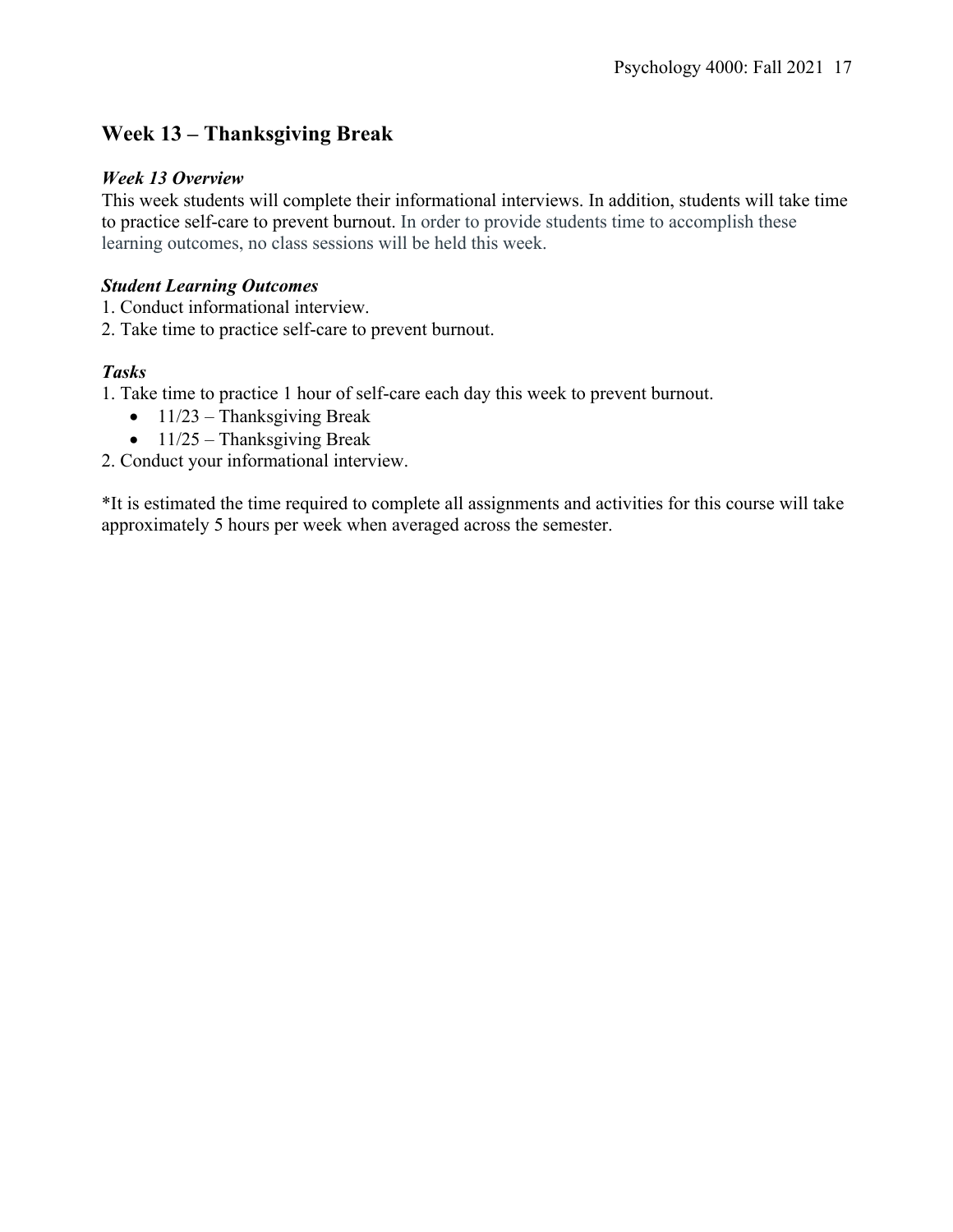# **Unit 5: Preparing and Applying for Jobs and Graduate School**

## **Week 14 – Preparing and Applying for the Job Market**

#### *Week 14 Overview*

This week we will engage in a variety of exercises designed to help students to prepare and apply for the job market. In particular, we will review how to search for jobs and internships. In addition, we will review resumes and cover letters and discuss how to best prepare for job interviews.

#### *Student Learning Outcomes*

1. Apply strategies for finding jobs and internships.

2. Review resumes and cover letters.

## *Tasks*

1. Attend and participate in the following classes:

- 11/30 Class 24: Preparing and Applying for the Job Market
- 12/2 Class 25: Preparing and Applying for the Job Market

#### *Required Readings and Associated Assignments*

•  $12/3$  – Assignment 4 – Informational Interview